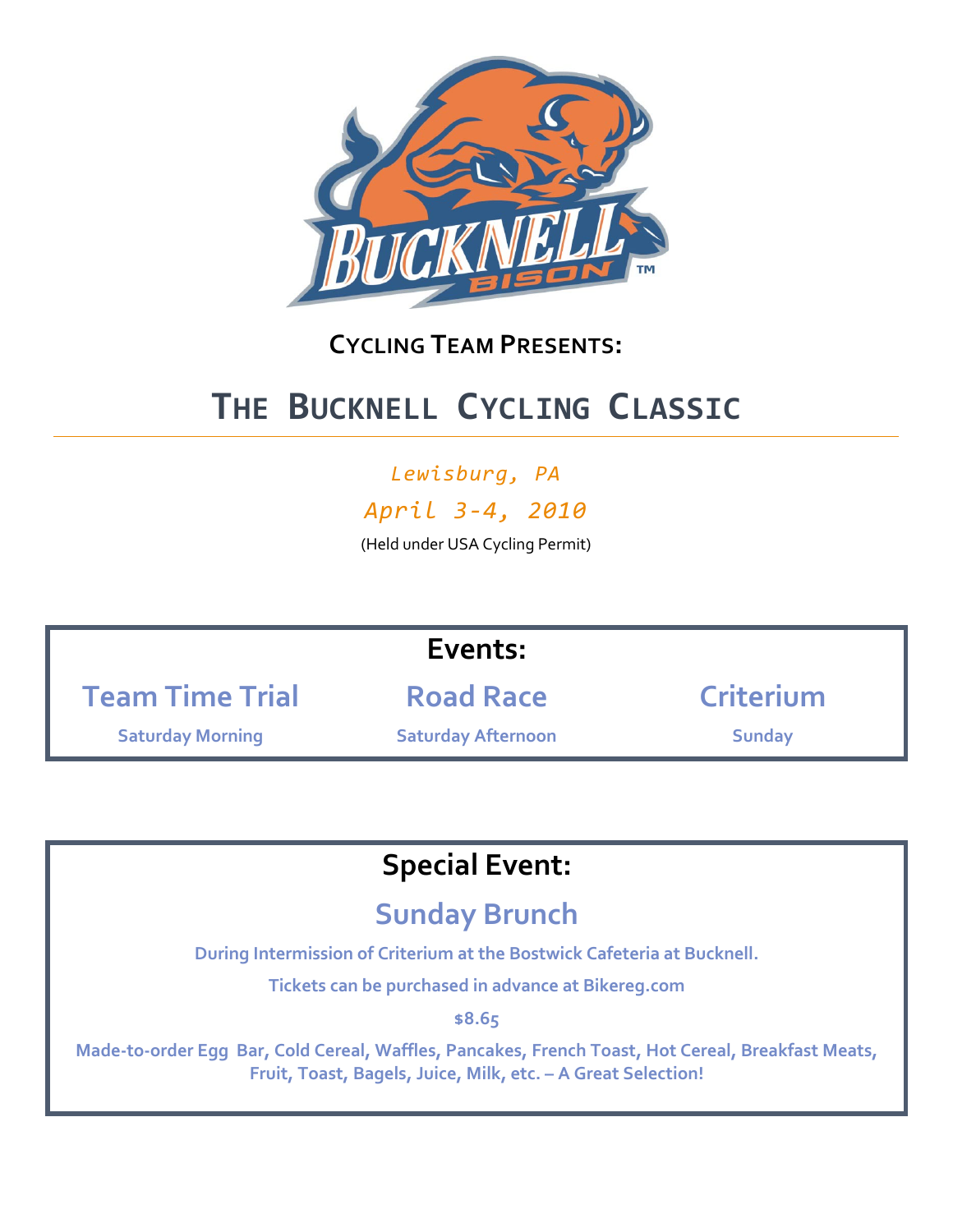## **Registration**

### **Pre-Registration:**



register online @

*Crit and RR:*

*Pre-registration – \$15.00 Day-of – \$5 late-fee Pre-registration ends April 1, 2010 by midnight.* 

*(An email sent to Aaron Cravez (acravez@gmail.com) with an excel spreadsheet containing: name, gender, category and event, license number and school will suffice.)*

#### *TTT:*

*- Please include: (name, school, category and event, gender, and USCF lisc. #) - Checks payable to Bucknell Cycling*

Email: acravez@gmail.com

**701 Moore Avenue Box C2077**

Phone: 570-428-4186

**Lewisburg, PA 17837**

**Bucknell Cycling Bucknell University**

Mail:

*Pre-registration only - \$20.00 per team Pre-registration ends April 1, 2010 by midnight.* 

*(An email sent to Aaron Cravez (acravez@gmail.com) with an excel spreadsheet containing: names of all riders on team, gender, category, license number and school will suffice.)*

### **Race Day Registration:**

Race Day registration for the TTT will take place at the parking pavilion on Saturday April 3<sup>rd</sup> from 7:30 until 8:20 am. Race day registration for the **RR** will be open from 8:30 am until 12:30 pm (Men's C-Intro and Women's A-Intro must register 30 minutes before their start times).

Race day registration for the **Crit** will take place at the start / finish line on Dent Drive across the street from Marts Hall on Sunday April 4th. Registration will be open from 7:00 am until 12:30 pm, any day-of registrants must register 30 minutes before their start time.

"New non-collegiate women racers with 1-day or first time Category 4 licenses may enter Collegiate Women's Intro category. All other collegiate categories are open only to full time students with valid USAC Collegiate licenses. USA Cycling Collegiate & general yearly and 1-day licenses available for sale on site."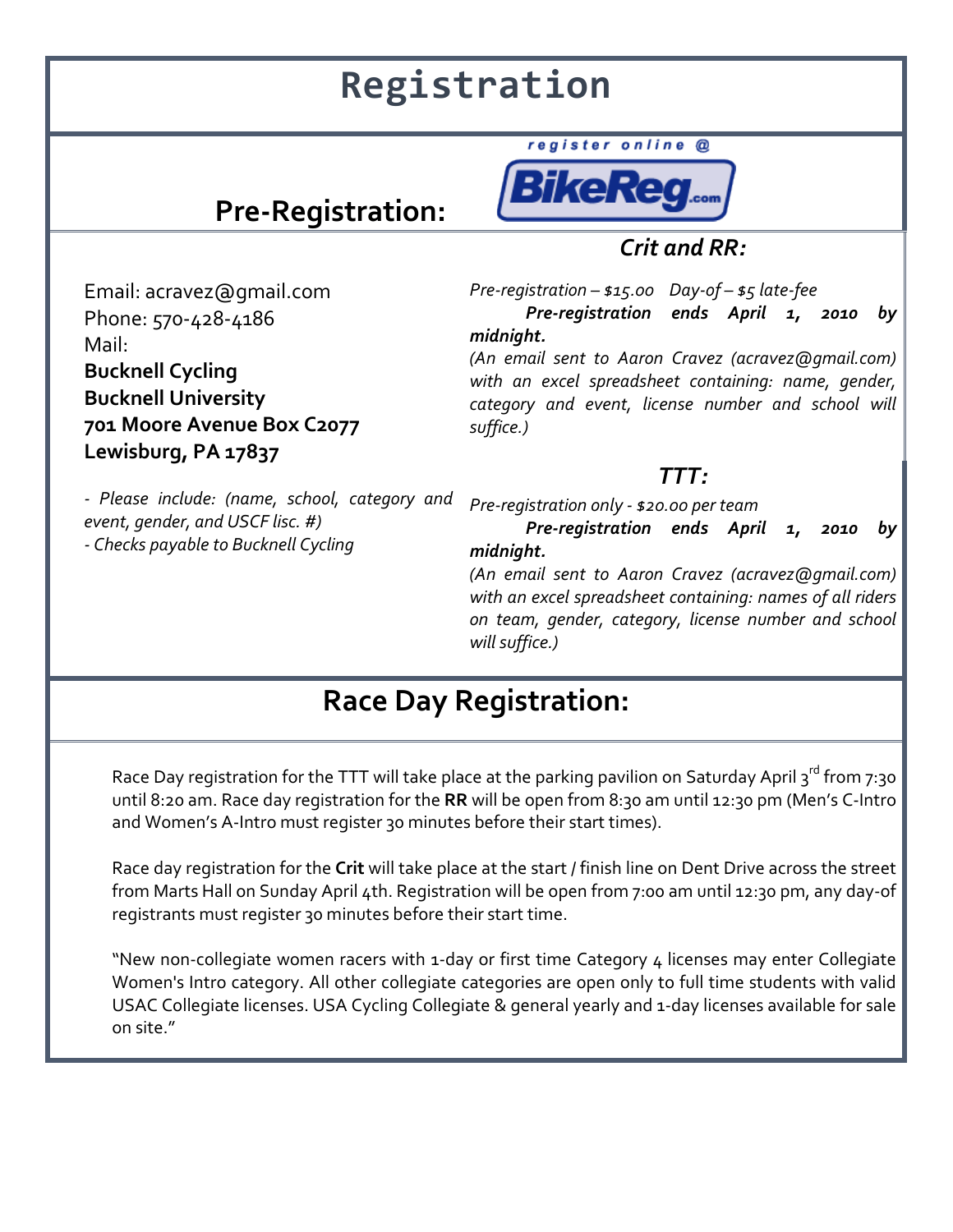| <b>Schedule</b> |                                                          |                     |           |                        |                                     |                                    |            |  |
|-----------------|----------------------------------------------------------|---------------------|-----------|------------------------|-------------------------------------|------------------------------------|------------|--|
|                 | <b>Team Time Trial</b>                                   |                     |           |                        |                                     |                                    |            |  |
|                 |                                                          | 8:30 AM             |           | Men D                  |                                     |                                    |            |  |
|                 |                                                          | To Follow           |           | Women C                |                                     |                                    |            |  |
|                 |                                                          | To Follow           |           | Men Intro              |                                     |                                    |            |  |
|                 |                                                          | To Follow           |           | Women Intro            |                                     |                                    |            |  |
|                 |                                                          | 10 Minute Break     |           |                        |                                     |                                    |            |  |
|                 |                                                          | To Follow           |           | Men A                  |                                     |                                    |            |  |
|                 |                                                          |                     |           | To Follow              |                                     | Men B                              |            |  |
|                 |                                                          | To Follow           |           | Men C                  |                                     |                                    |            |  |
| Saturday        |                                                          | To Follow           |           | Women A                |                                     |                                    |            |  |
|                 |                                                          | To Follow           |           | Women B                |                                     |                                    |            |  |
|                 | <b>Road Race</b>                                         |                     |           |                        |                                     |                                    |            |  |
|                 | 10:30 AM                                                 |                     | Men C     |                        | 4 Laps/ 36 Miles                    |                                    |            |  |
|                 |                                                          | 10:32 AM            |           | Men D                  |                                     | 3 Laps/ 27 Miles                   |            |  |
|                 | 10:34 AM                                                 |                     | Men Intro |                        | 1 Lap/ 9 Miles                      |                                    |            |  |
|                 | 12:15 PM                                                 |                     | Women A/B |                        | 5 Laps/ 45 Miles<br>4 Laps/36 Miles |                                    |            |  |
|                 |                                                          | 12:17 PM            |           | Women C<br>Women Intro |                                     |                                    |            |  |
|                 |                                                          | 12:19 PM<br>3:00 PM |           | Men A                  |                                     | 1 Lap/ 9 Miles<br>6 Laps/ 54 Miles |            |  |
|                 |                                                          | 3:02 PM             |           | Men B                  |                                     | 5 Laps/ 45 Miles                   |            |  |
|                 |                                                          |                     |           |                        |                                     |                                    |            |  |
|                 |                                                          |                     |           | Criterium              |                                     |                                    |            |  |
|                 |                                                          | 7:30 AM             | Men D*    |                        |                                     |                                    | 25 Minutes |  |
|                 |                                                          | <b>To Follow</b>    |           | Men C                  |                                     |                                    | 40 Minutes |  |
|                 |                                                          | To Follow           |           | Men Intro              |                                     | 20 Minutes                         |            |  |
|                 | To Follow                                                |                     |           | Women C                |                                     |                                    | 40 Minutes |  |
| <b>Sunday</b>   |                                                          | To Follow           |           | Women Intro            |                                     |                                    | 20 Minutes |  |
|                 |                                                          | 11:00 AM            |           | Intermission           |                                     | <b>Brunch</b>                      |            |  |
|                 |                                                          | 12:30 PM            |           | Men B                  |                                     |                                    | 50 Minutes |  |
|                 |                                                          | To Follow           |           | Women A/B              |                                     | 50 Minutes                         |            |  |
|                 | To Follow                                                |                     |           | Men A                  |                                     | 60 Minutes                         |            |  |
|                 | *Men's D will be split if deemed necessary by officials. |                     |           |                        |                                     |                                    |            |  |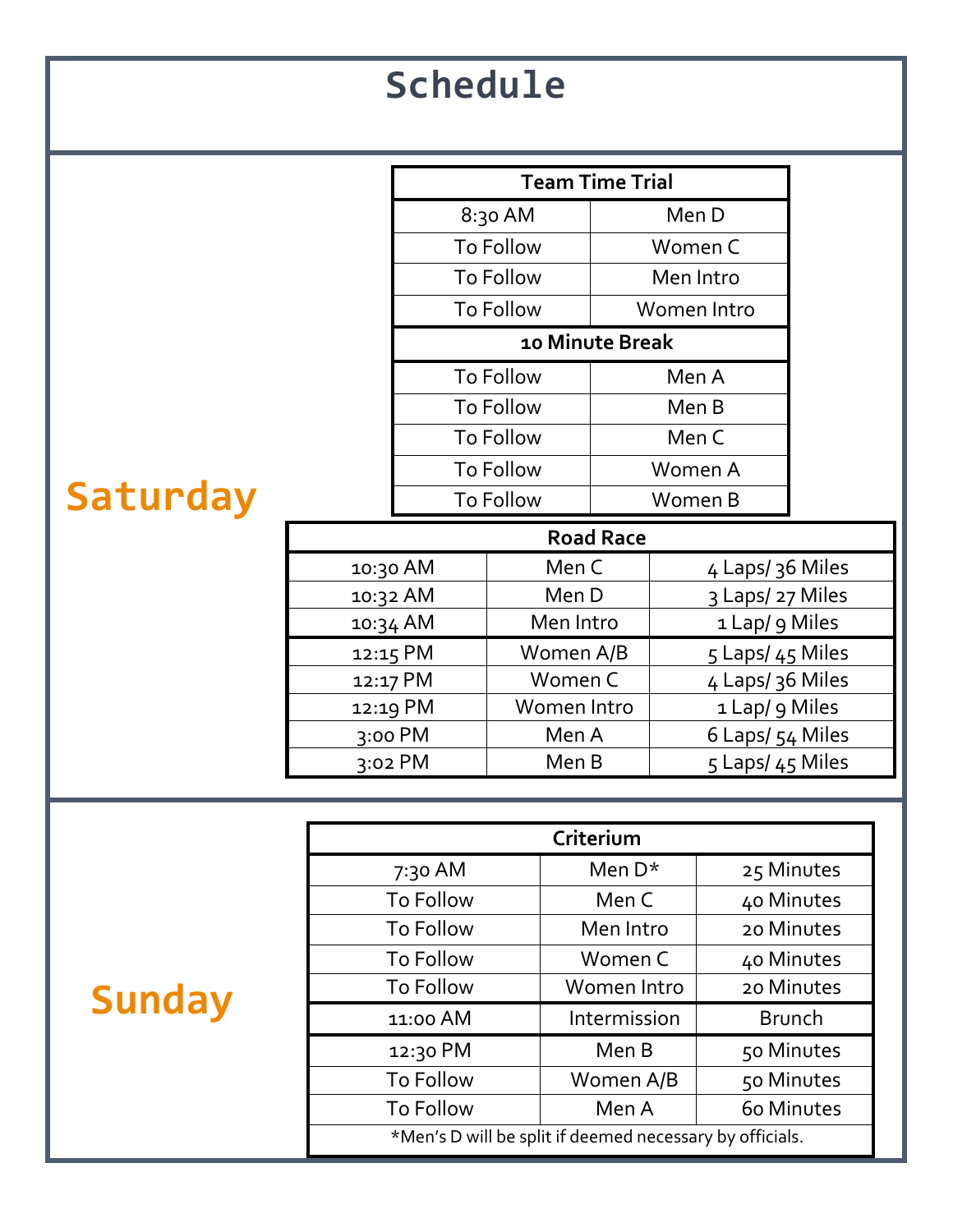# Team Time Trial

| Course                  | The TTT course will start at the intersection of Violet Rd and Ridge Rd in Buffalo Township, PA. The<br>course is a 7.5 mile out and back loop with slightly rolling terrain. The turn around point, which will be<br>around a cone, will be on Ridge Rd prior to the intersection of Route 304.                                                                                                                                                                                |
|-------------------------|---------------------------------------------------------------------------------------------------------------------------------------------------------------------------------------------------------------------------------------------------------------------------------------------------------------------------------------------------------------------------------------------------------------------------------------------------------------------------------|
| Rules                   | All racers/riders are required to wear helmets at all times. All other USCF rules apply. Any infraction will<br>be penalized as outlined by the ECCC.                                                                                                                                                                                                                                                                                                                           |
|                         | The TTT start times will not be posted we will follow a 'To Follow' schedule.                                                                                                                                                                                                                                                                                                                                                                                                   |
| Schedule                | All teams will be separated by 1 minute intervals. There is a 10 minute gap before Men's A.                                                                                                                                                                                                                                                                                                                                                                                     |
|                         | We will follow a 'To Follow' schedule all times are subject to change.                                                                                                                                                                                                                                                                                                                                                                                                          |
| Scoring &<br>Timing     | Professional scoring and timing by Velocity Results.                                                                                                                                                                                                                                                                                                                                                                                                                            |
|                         | Parking is available for teams, families, and other spectators at the pavilion at the intersection of Ridge<br>and Violet Roads.                                                                                                                                                                                                                                                                                                                                                |
| Directions &<br>Parking | From the Country Cupboard Hotel of Lewisburg:<br>Travel south on Rt 15 to the intersection of Rt 45 (Lewisburg High School will be on left). Take a<br>right turn onto Rt 45 heading west. Go approx. 4.5 miles and take a left hand turn onto Dreisbach<br>Church Rd. Follow to $4 - way$ stop sign and take a right hand turn onto Furnace Rd (heading west).<br>Travel west on Furnace Rd. for 0.5 miles and take a left hand turn onto Violet Rd. The parking facility will |

be on your right hand side. wrch Rd Furnace Rd State Route 2004 New Betin<sup>t</sup> hburg Parking 2004 Long<br>:emeter  $\circled{304}$ ö RU **Turke**  $1%$  $75($  $50$  $\circled{304}$ 650 550 550  $\begin{array}{c} 3.5 \\ 3.5 \end{array}$  Feet (Y) / Miles (X)  $4<sup>1</sup>$  $0.5$ 1  $1<sup>1</sup>$  $\frac{1}{2}$  $2.5$  $\frac{1}{3}$  $5.5$  $6.5$  $7.3$ Copyright 2008 MapMyFitness, Inc.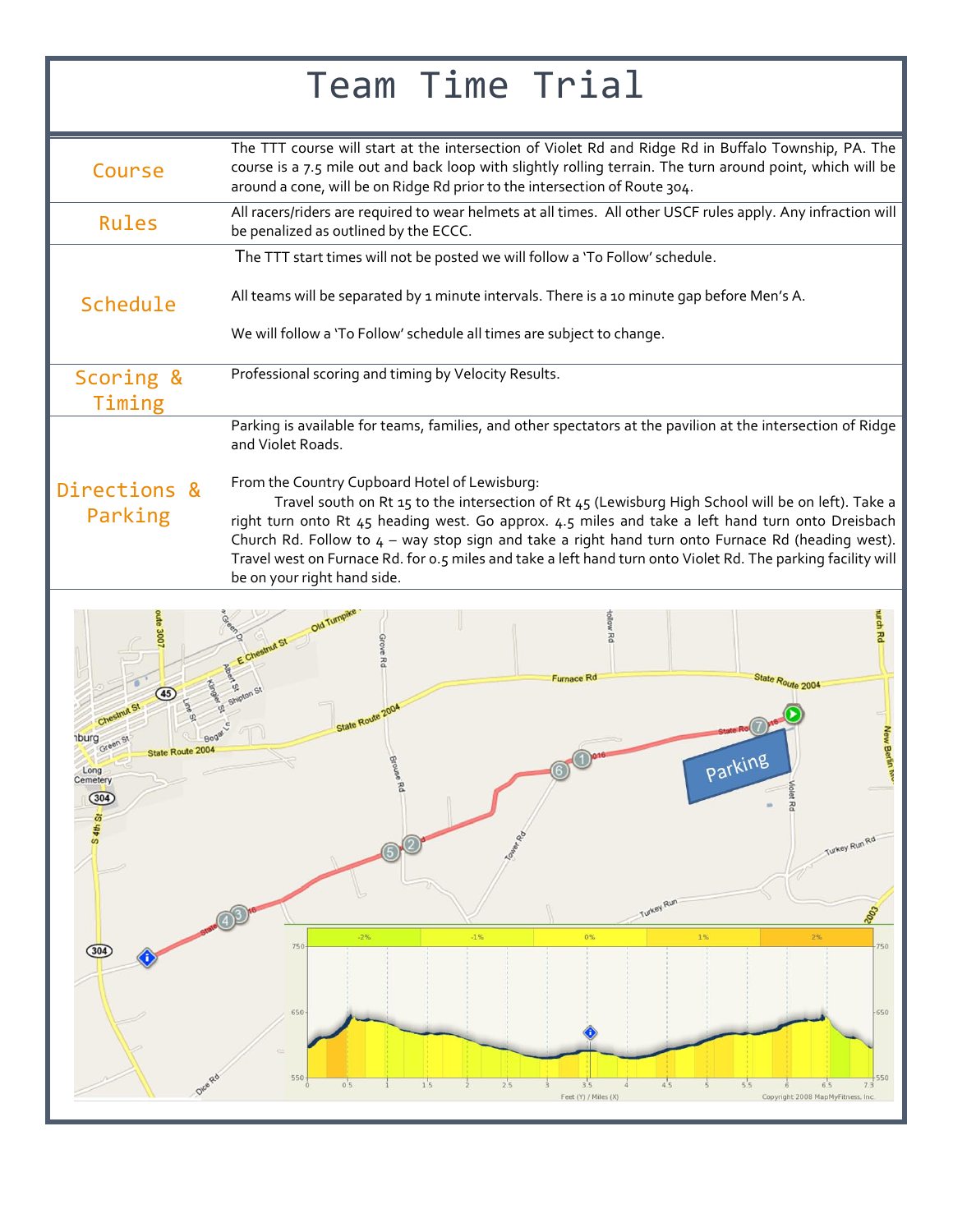## Road Race

| Course              | The RR course will start at the intersection of Violet Rd and Ridge Rd in Buffalo Township, PA. The<br>course is 9.4 miles of rolling terrain with one moderate hill. The course will make all right hand turns<br>starting at Violet Rd. The course will proceed onto Turkey Run Rd and follow the road to the intersection<br>of Turkey Run Road, Dice Road, and Route 304. The course will make a right onto Route 304 and follow<br>to a final right hand turn on Ridge Rd. |
|---------------------|---------------------------------------------------------------------------------------------------------------------------------------------------------------------------------------------------------------------------------------------------------------------------------------------------------------------------------------------------------------------------------------------------------------------------------------------------------------------------------|
| Rules               | All racers/riders are required to wear helmets at all times. All other USCF rules apply. Any infraction will<br>be penalized as outlined by the ECCC.                                                                                                                                                                                                                                                                                                                           |
| Schedule            | The RR start times will not be posted, we will follow a 'To Follow' schedule. The races will begin at 10:30<br>AM.<br>We will follow a 'To Follow' schedule all times are subject to change. The race promoter withholds the<br>right to split fields as deemed necessary by race officials.                                                                                                                                                                                    |
| Scoring &<br>Timing | Professional scoring and timing by Velocity Results.                                                                                                                                                                                                                                                                                                                                                                                                                            |
| Directions &        | Same as TTT course. See above.                                                                                                                                                                                                                                                                                                                                                                                                                                                  |

Parking